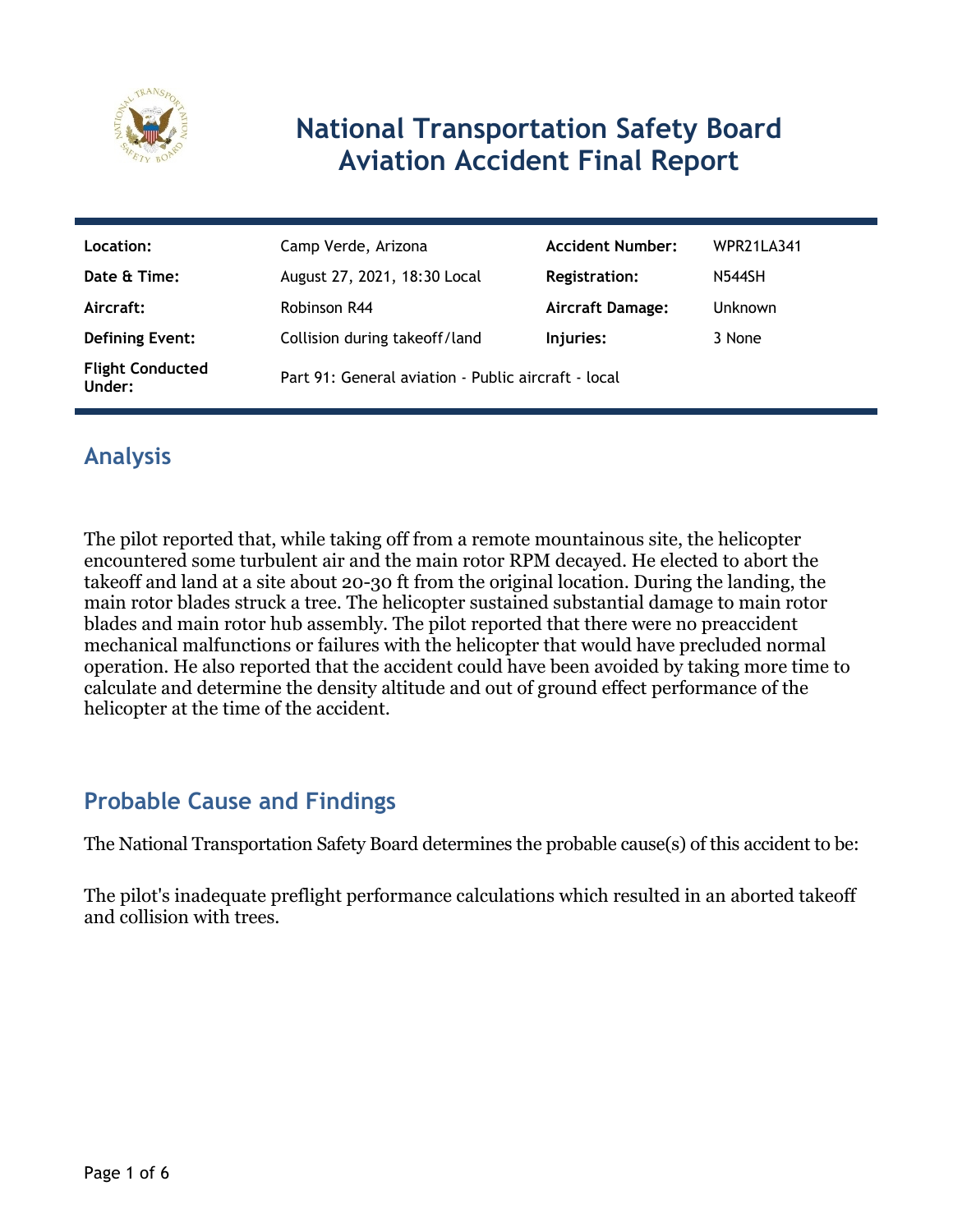## **Findings**

| <b>Personnel issues</b>     | Decision making/judgment - Pilot                |
|-----------------------------|-------------------------------------------------|
| <b>Personnel issues</b>     | Performance calculations - Pilot                |
| <b>Environmental issues</b> | High density altitude - Effect on operation     |
| <b>Environmental issues</b> | Mountainous/hilly terrain - Effect on equipment |
| <b>Environmental issues</b> | Tree(s) - Effect on operation                   |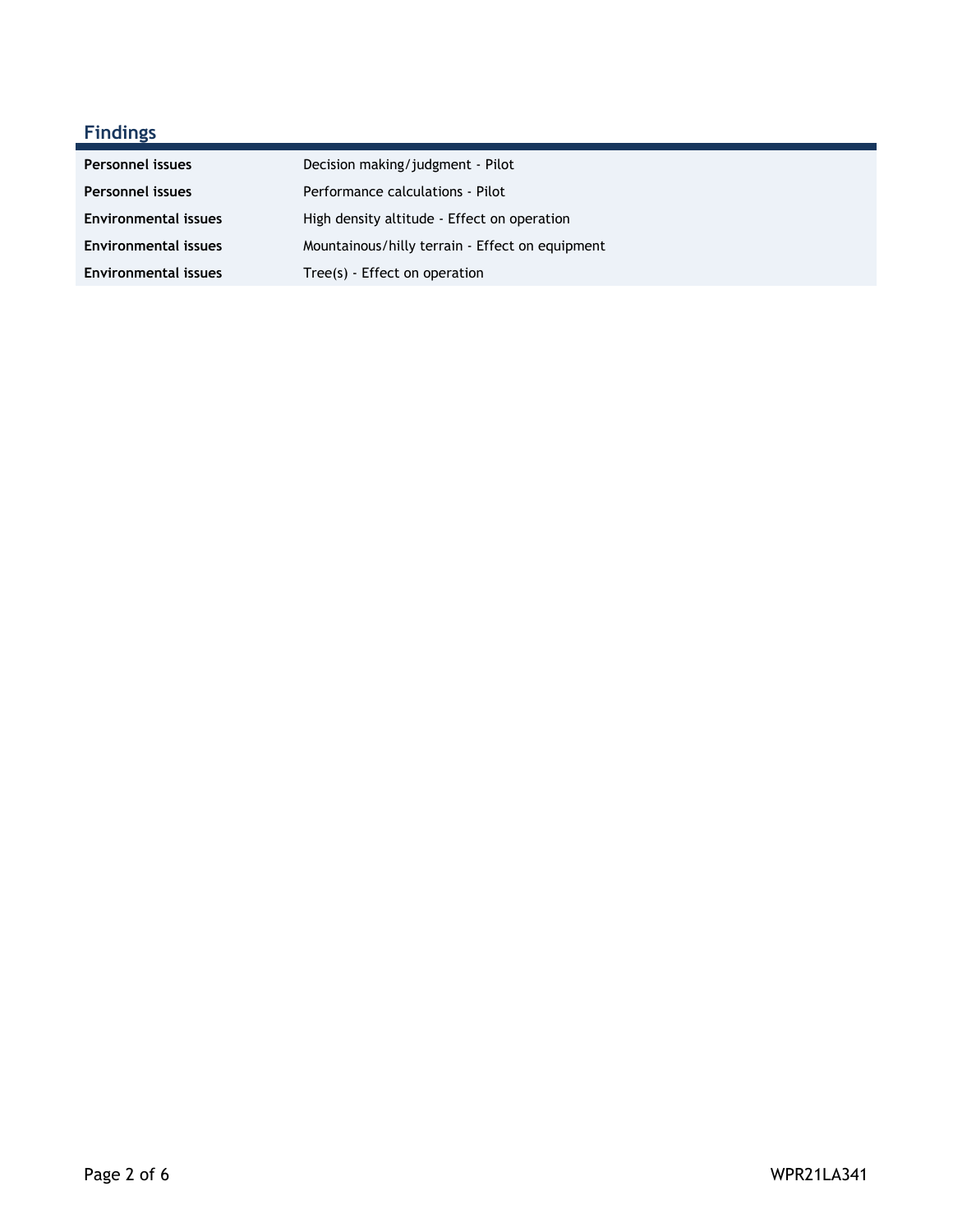# **Factual Information**

#### **History of Flight**

**Landing-flare/touchdown** Collision during takeoff/land (Defining event)

### **Pilot Information**

| Certificate:                     | Commercial                                                                                                                                                                                                                                     | Age:                              | 48, Male        |
|----------------------------------|------------------------------------------------------------------------------------------------------------------------------------------------------------------------------------------------------------------------------------------------|-----------------------------------|-----------------|
| Airplane Rating(s):              | None                                                                                                                                                                                                                                           | Seat Occupied:                    | Right           |
| <b>Other Aircraft Rating(s):</b> | Helicopter                                                                                                                                                                                                                                     | <b>Restraint Used:</b>            | Unknown         |
| Instrument Rating(s):            | None                                                                                                                                                                                                                                           | <b>Second Pilot Present:</b>      | No              |
| Instructor Rating(s):            | None                                                                                                                                                                                                                                           | <b>Toxicology Performed:</b>      |                 |
| <b>Medical Certification:</b>    | Class 2 Without<br>waivers/limitations                                                                                                                                                                                                         | Last FAA Medical Exam:            | August 23, 2021 |
| <b>Occupational Pilot:</b>       | Yes                                                                                                                                                                                                                                            | Last Flight Review or Equivalent: | August 13, 2020 |
| <b>Flight Time:</b>              | 971 hours (Total, all aircraft), 968 hours (Total, this make and model), 873 hours (Pilot In<br>Command, all aircraft), 22 hours (Last 90 days, all aircraft), 12 hours (Last 30 days, all<br>aircraft), 6 hours (Last 24 hours, all aircraft) |                                   |                 |

#### **Passenger Information**

| Certificate:                     | Age:                              | Male    |
|----------------------------------|-----------------------------------|---------|
| Airplane Rating(s):              | Seat Occupied:                    | Left    |
| <b>Other Aircraft Rating(s):</b> | <b>Restraint Used:</b>            | 3-point |
| Instrument Rating(s):            | <b>Second Pilot Present:</b>      | No.     |
| Instructor Rating(s):            | <b>Toxicology Performed:</b>      |         |
| <b>Medical Certification:</b>    | Last FAA Medical Exam:            |         |
| <b>Occupational Pilot:</b>       | Last Flight Review or Equivalent: |         |
| <b>Flight Time:</b>              |                                   |         |
|                                  |                                   |         |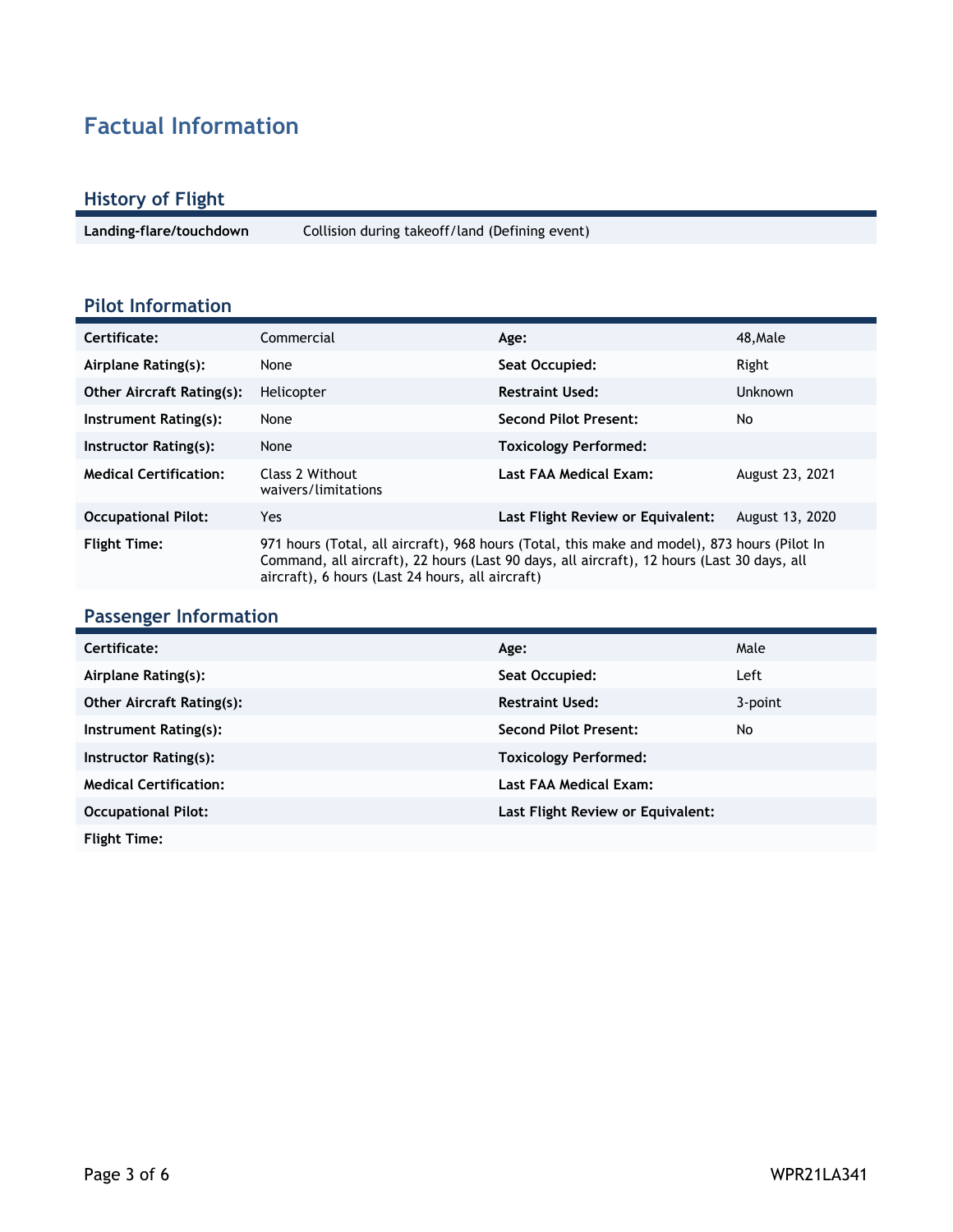### **Passenger Information**

| Certificate:                     |            | Age:                              | Female  |
|----------------------------------|------------|-----------------------------------|---------|
| Airplane Rating(s):              |            | Seat Occupied:                    | Rear    |
| <b>Other Aircraft Rating(s):</b> |            | <b>Restraint Used:</b>            | 3-point |
| Instrument Rating(s):            |            | <b>Second Pilot Present:</b>      | No      |
| Instructor Rating(s):            |            | <b>Toxicology Performed:</b>      |         |
| <b>Medical Certification:</b>    |            | Last FAA Medical Exam:            |         |
| <b>Occupational Pilot:</b>       | <b>UNK</b> | Last Flight Review or Equivalent: |         |
| <b>Flight Time:</b>              |            |                                   |         |

### **Aircraft and Owner/Operator Information**

| Aircraft Make:                | Robinson                                                       | Registration:                            | <b>N544SH</b>   |
|-------------------------------|----------------------------------------------------------------|------------------------------------------|-----------------|
| Model/Series:                 | R44 II                                                         | Aircraft Category:                       | Helicopter      |
| Year of Manufacture:          | 2005                                                           | <b>Amateur Built:</b>                    |                 |
| Airworthiness Certificate:    | Normal                                                         | <b>Serial Number:</b>                    | 10818           |
| <b>Landing Gear Type:</b>     | <b>Skid</b>                                                    | Seats:                                   | $\overline{4}$  |
| Date/Type of Last Inspection: | August 9, 2021 Annual                                          | <b>Certified Max Gross Wt.:</b>          | 2500 lbs        |
| Time Since Last Inspection:   | 12.7 Hrs                                                       | Engines:                                 | 1 Reciprocating |
| Airframe Total Time:          | 3724.6 Hrs as of last<br>inspection                            | <b>Engine Manufacturer:</b>              | Lycoming        |
| ELT:                          | C91A installed, activated, did<br>not aid in locating accident | <b>Engine Model/Series:</b>              | IO-540-AEIA5    |
| <b>Registered Owner:</b>      |                                                                | <b>Rated Power:</b>                      | 260 Horsepower  |
| Operator:                     |                                                                | <b>Operating Certificate(s)</b><br>Held: | None            |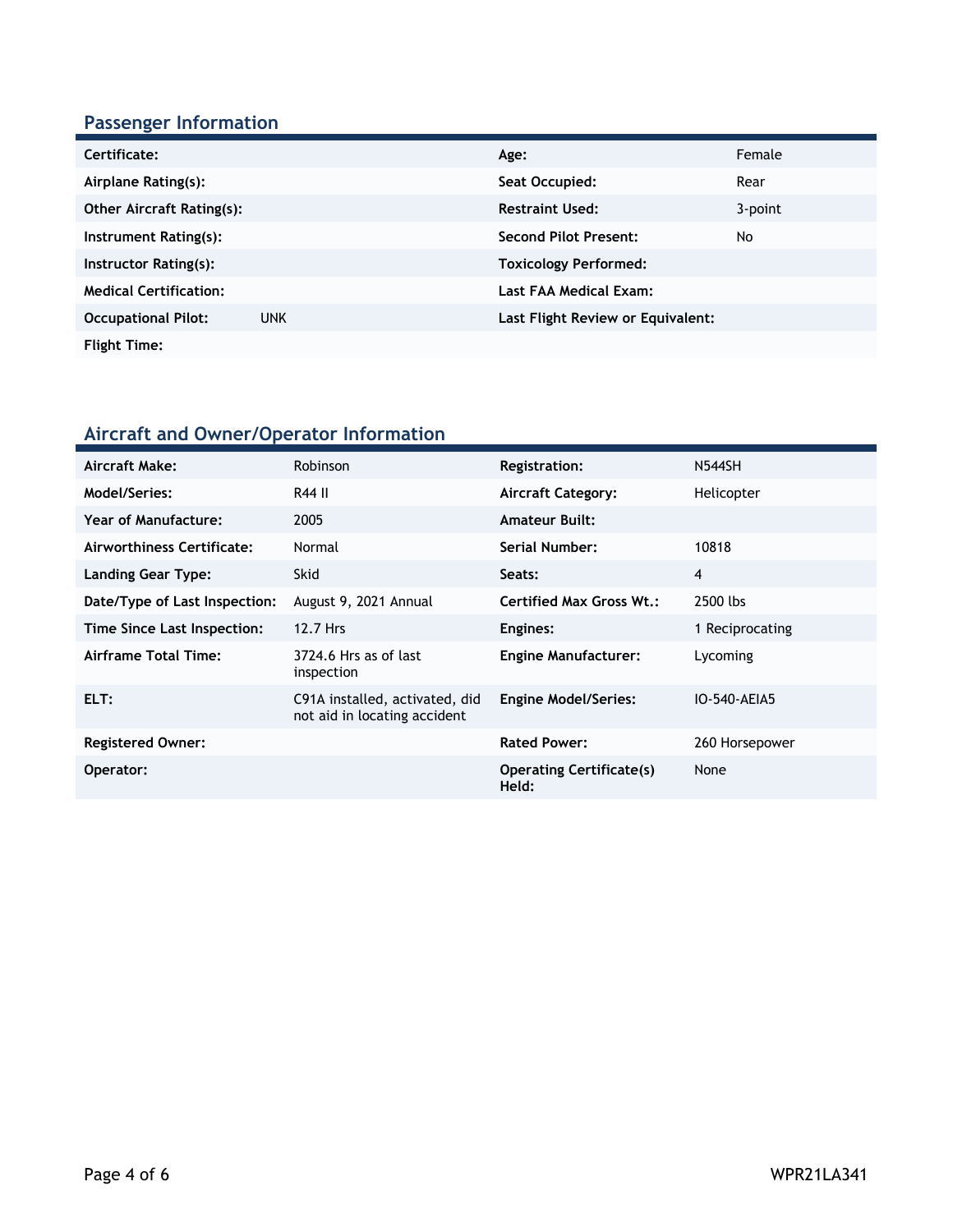### **Meteorological Information and Flight Plan**

| <b>Conditions at Accident Site:</b>     | Visual (VMC)                     | <b>Condition of Light:</b>                     | <b>Dusk</b>                      |
|-----------------------------------------|----------------------------------|------------------------------------------------|----------------------------------|
| <b>Observation Facility, Elevation:</b> | <b>KPRC</b>                      | Distance from Accident Site:                   | 38 Nautical Miles                |
| <b>Observation Time:</b>                | 18:30 Local                      | Direction from Accident Site:                  | 126°                             |
| <b>Lowest Cloud Condition:</b>          | Clear                            | Visibility                                     | 10 miles                         |
| Lowest Ceiling:                         | None                             | Visibility (RVR):                              |                                  |
| Wind Speed/Gusts:                       |                                  | <b>Turbulence Type</b><br>Forecast/Actual:     | None / None                      |
| <b>Wind Direction:</b>                  |                                  | <b>Turbulence Severity</b><br>Forecast/Actual: | N/A / N/A                        |
| <b>Altimeter Setting:</b>               | 29.75 inches Hg                  | <b>Temperature/Dew Point:</b>                  | $20^{\circ}$ C / 10 $^{\circ}$ C |
| <b>Precipitation and Obscuration:</b>   | No Obscuration; No Precipitation |                                                |                                  |
| <b>Departure Point:</b>                 | Prescott, AZ (KPRC)              | Type of Flight Plan Filed:                     | None                             |
| Destination:                            | Prescott, AZ (KPRC)              | <b>Type of Clearance:</b>                      | <b>VFR</b>                       |
| <b>Departure Time:</b>                  | 18:30 Local                      | Type of Airspace:                              | Class G                          |

## **Wreckage and Impact Information**

| Crew Injuries:          | 1 None | Aircraft Damage:              | <b>Unknown</b>             |
|-------------------------|--------|-------------------------------|----------------------------|
| Passenger<br>Injuries:  | 2 None | <b>Aircraft Fire:</b>         | None                       |
| <b>Ground Injuries:</b> |        | Aircraft<br><b>Explosion:</b> | None                       |
| Total Injuries:         | 3 None | Latitude,<br>Longitude:       | 34.296111, -111.79194(est) |

# **Administrative Information**

| Investigator In Charge (IIC):               | Bledsoe, James                                         |                               |  |
|---------------------------------------------|--------------------------------------------------------|-------------------------------|--|
| <b>Additional Participating</b><br>Persons: | Drew Holmes; FSDO; Scottsdale, AZ                      |                               |  |
| <b>Original Publish Date:</b>               | February 18, 2022                                      | <b>Investigation Class: 4</b> |  |
| Note:                                       | The NTSB did not travel to the scene of this accident. |                               |  |
| <b>Investigation Docket:</b>                | https://data.ntsb.gov/Docket?ProjectID=103849          |                               |  |